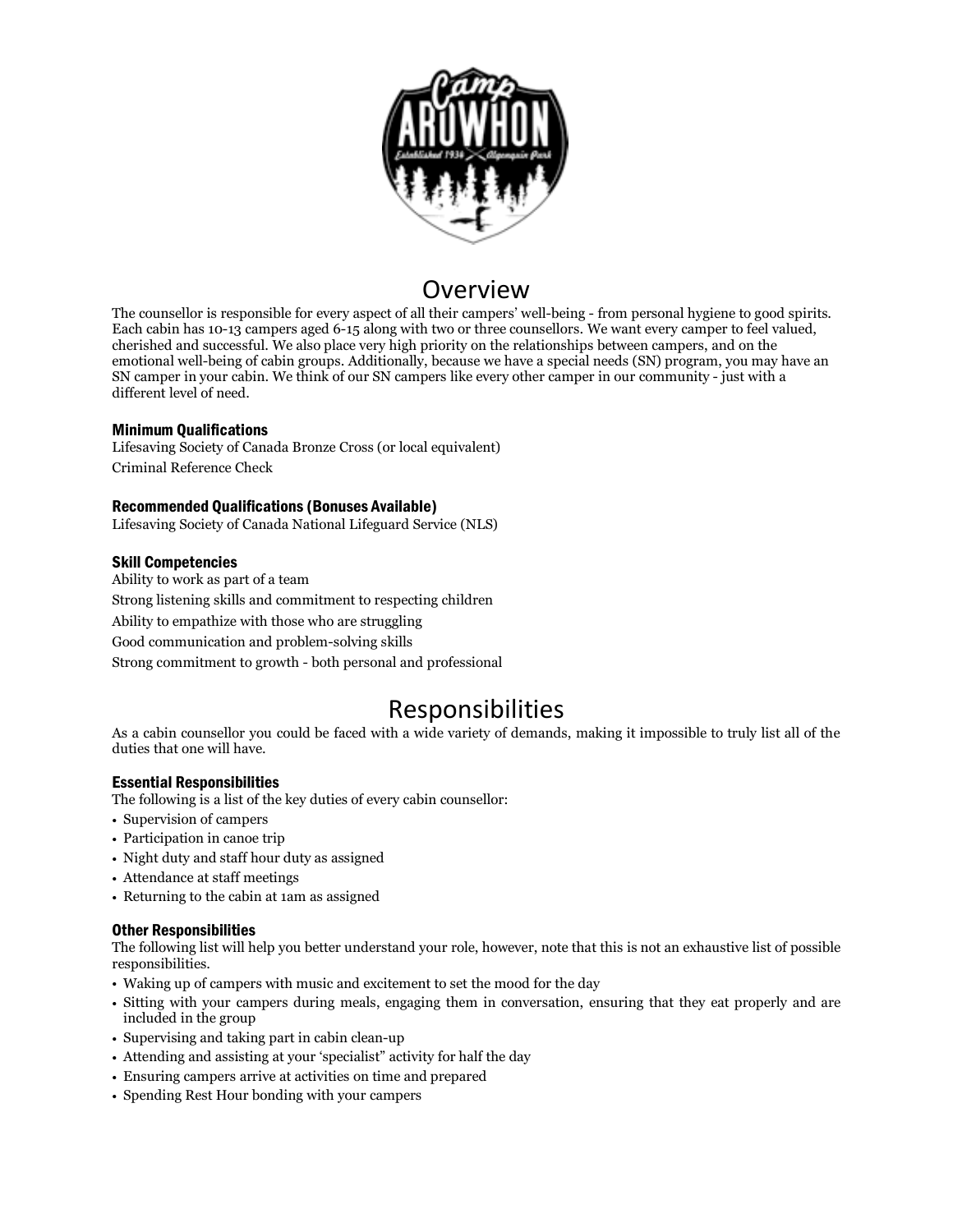- Participating in an activity with your campers at General, unless you have Dock (lifeguard) duty
- Attending camper snack and engaging the campers who are isolated and not interacting with their peers
- Putting your cabin to bed by lowering the energy level and leading Cabin Circle

### The Daily Schedule

At camp, everyday (except Sundays and Special Days) follow the same routine. Camper bedtime ranges from 9:15 to 10:30 depending on the campers' age.

| 7:25  | Wake Up                 |
|-------|-------------------------|
| 8:00  | <b>Breakfast</b>        |
| 8:30  | Cabin Clean-Up          |
| 9:50  | 1st Period              |
| 11:00 | 2nd Period              |
| 12:00 | General                 |
| 1:00  | Lunch                   |
| 2:00  | <b>Rest Hour</b>        |
| 3:00  | 3rd Period              |
| 4:10  | 4th Period              |
| 5:10  | <b>Staff Hour</b>       |
| 6:10  | Dinner                  |
| 8:00  | <b>Evening Activity</b> |
| 9:00  | Camper Snack            |
| 11:00 | Staff Snack             |

## Tools

The most important role of a counsellor is to have a personal bond with each of their campers. During pre-camp, counsellors are trained to use the following techniques to foster that close connection.

### Active Listening

This is the skill of drawing out a camper in a caring manner. Key phrases that you will hear are "tell me more", "how does that make you feel," and "that is completely normal."

### Validation

Arowhon staff practice accurate and honest validation. We tell the campers what they do well so they feel good about themselves and continue the good behaviour. You could call this the "carrot" approach.

### Cabin Circle

Every night, each cabin camp does Cabin Circle, during which campers (and counsellors) have the opportunity to answers questions about their day uninterrupted. The required question is "What is your rose and thorn of the day" (your high and your low) and some some type of fun question like "what new activity would you add to camp" or "what two animals would you combine and what would you call it?" This is designed so that every camper has a chance to reflect on their day and a chance to feel heard by their peers.